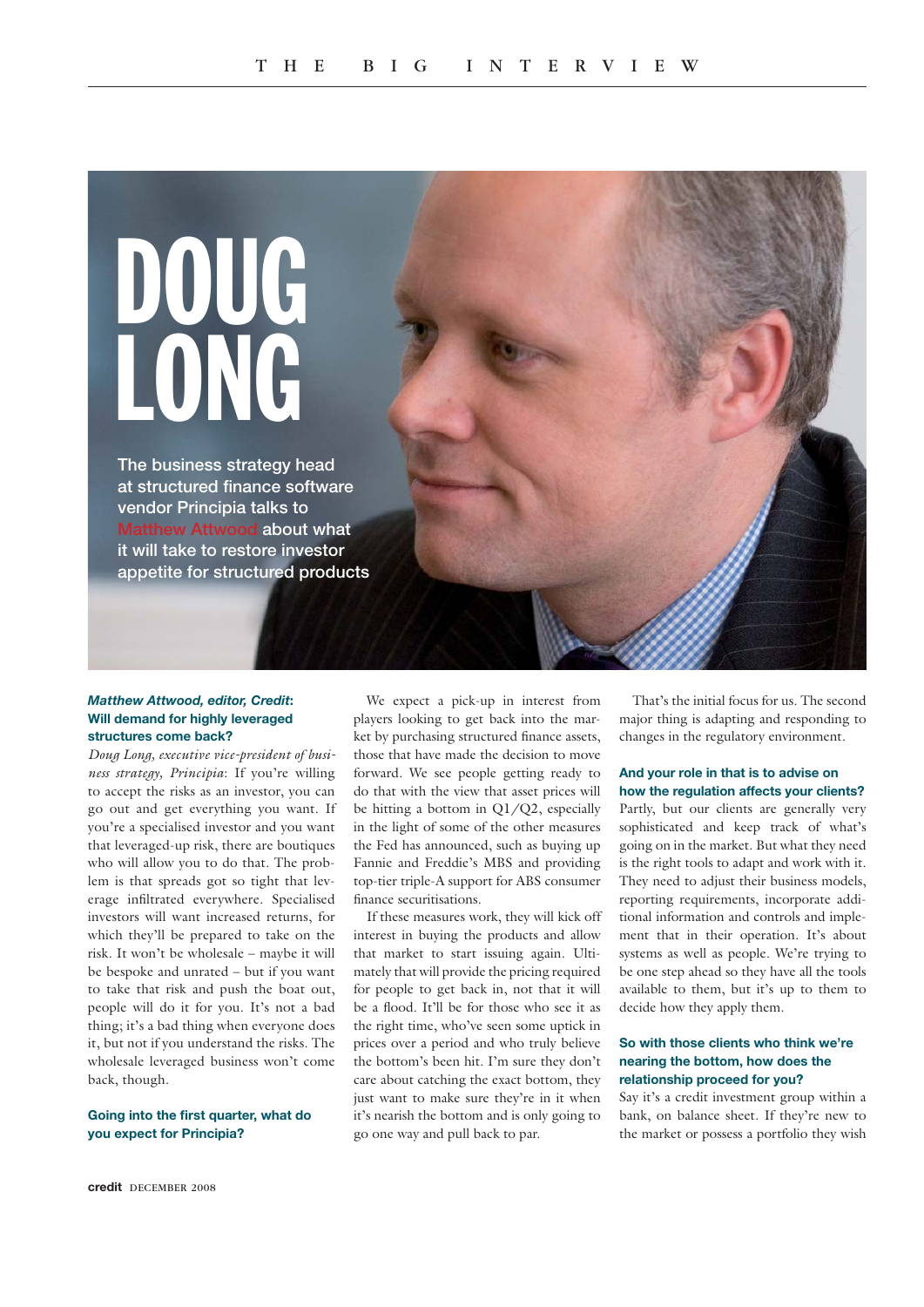to expand, they need certain things to run the business: they need to look at and manage their portfolio, they need control of who's allowed to do what and what trades are allowed to be done. In the light of the crisis they also need to ensure that the risk surveillance guys have strong control of those functions, so when a trade is done they get notified, and that it's all audited, checked and tracked.

The second thing is when they launch their business they get pre-approved mandates on what they're allowed to do. So they say we're going to buy only triple-A securities backed by a TARP-like plan, or by Fannie and Freddie. We can incorporate that into the structure. They need to be able to say these are my compliance requirements, and be able to prove with every new deal that they are managing to that. Previously that has very often been manual and operationally burdensome but it's something we hope to automate.

#### **And what about portfolio oversight?**

Interview the colook at and man-<br> *The Key many* and man-<br> *The Key many is ensiming that a* portrolio, they need control of is managed on a dynamic basis – these are first. It's great having a from the<br> *The Key many is e* The key thing is ensuring that a portfolio is managed on a dynamic basis – these are dynamic securities and require different data from different sources, so if they're a European asset, the leading data provider might be Lewtan, so Lewtan will provide details on performance. If it's a US security they'll want to link in with Intex or some other product and bring in that performance and security information. They want an automated process that presents quickly a clear view of a portfolio whenever someone wants to look at it, be it end of month or *ad hoc* management reporting.

The final thing is making sure that those securities flow through to your accounting and that you can sit alongside the core treasury system and consolidate the pieces; when you're managing a portfolio you'll be hedging your instruments out, maybe figuring out the funding requirements you need, and doing that alongside your core treasury



**"As primary issuance comes back, you'll find buyers with the infrastructure to manage structured assets, but it will not be like the end of 2006"** 

**Doug Long, Principia**

system. It's the boring bit of the operation that people don't necessarily think about first. It's great having a front office tool that allows you to structure a security, like Intex, who do a fantastic job in structuring and doing different stress-testing. But once you've made a decision, you need to control that for the rest of the lifecycle. That's the key lesson people have learnt – it's more than just an initial investment decision and putting it into your portfolio, it's the ongoing management of the whole business.

## **What assets will your clients be looking at right at the beginning?**

If you're an experienced distressed player who really understands the structures and the fundamentals versus the market price, you don't really care about the complexity of the structure as long as you have a view on the likely outcomes. You'll in fact find more value in the complex products because there are less people active at that end of the market.

## **There's clearly a tiering in terms of investor sophistication, and as you say the most value is at the less contested, complex end of the market, so there'll be a greater number of bids for a straightforward securitisation than for a CDO?**

Yes. The key thing is that there will always be specialist investors who understand the complex products and how they behave, and the more mainstream who will grasp the simpler ones more easily.

#### **With obvious consequences for liquidity and thus pricing at that end of the market.** Yes.

#### **Are the sellers going to be in a position to get a better price at the less complicated end?**

That depends on the structure. But the simpler the structure the more people will be likely to participate. Liquidity will not come back for the more complex stuff until the simpler structures themselves have become a lot more liquid and easily accessible. We're talking a long time off as well: you'll still be paying a big liquidity premium in 2009 for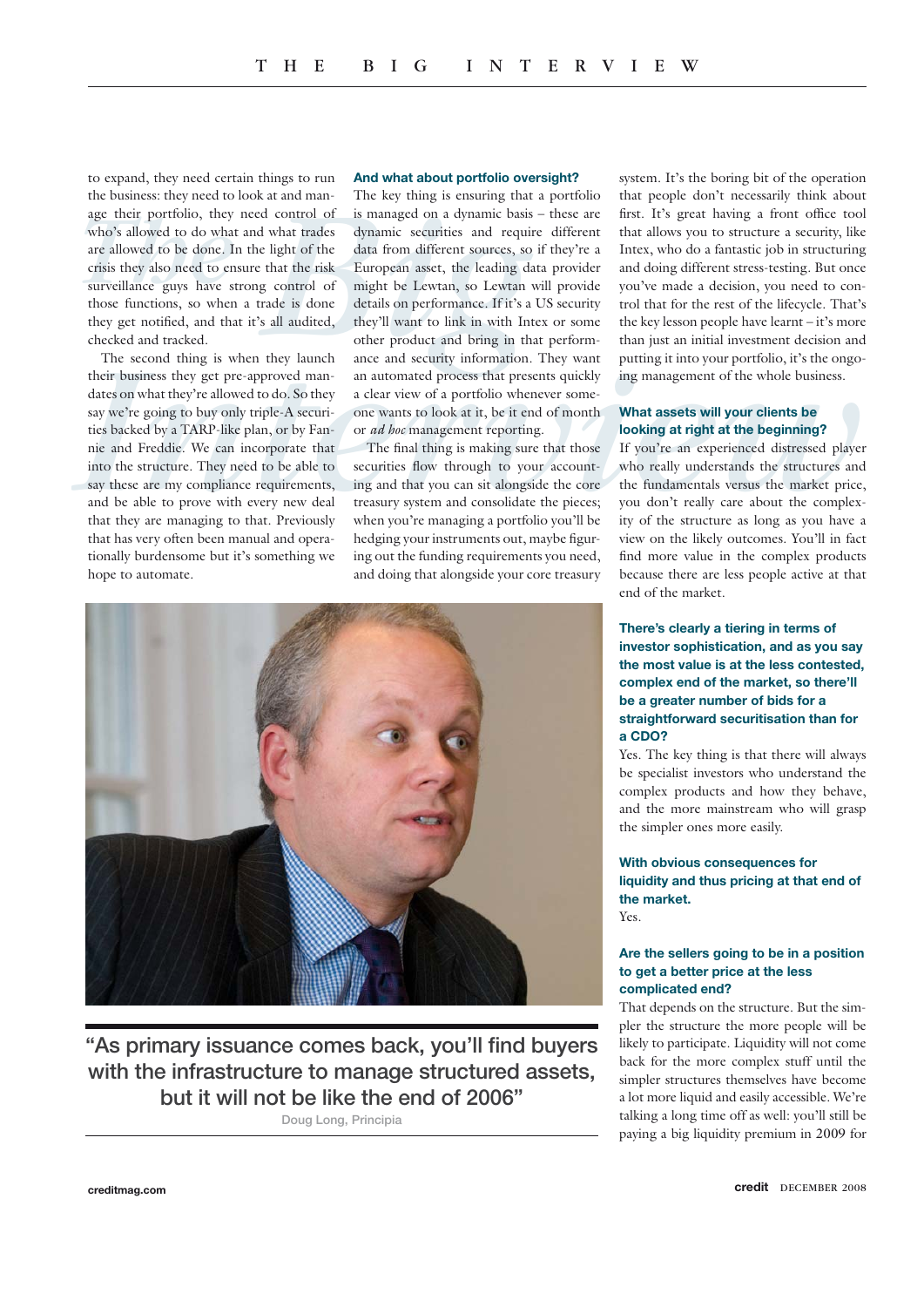almost every asset, it's just that on some it'll be a smaller premium than others. But all will be a long way off from where they were in 06/07.

## **Are people likely to hold these things to maturity?**

That's where you get the great pick-up from buying in distressed conditions. With a pullback to par, depending on the weighted average life and if you can anticipate any defaults coming through on the more distressed or credit-sensitive securities, then there's no reason not to hold assets to maturity.

But again you've got hedge funds versus investment funds, and hedge funds will probably be a bit more sensitive to where the market goes. They may look to sell things in a shorter timeframe, whereas investment funds will be looking to get in early, lock the money up, take to maturity and get good returns that way.

#### **Is any of this money leveraged?**

I think some investment funds are considering offering several different buckets – some with zero leverage, some one or two times. It really depends. A hedge fund needs a certain level of return, pure and simple, and if they can't find the product to get it with no leverage, they have to get leveraged up: there's no way around that. As the market stabilises a bit more and prices come back to some level of normality, I believe the focus will move away from hedge funds in terms of new entrants and towards long-term investment funds that will, without as high a leverage, be able to participate.

## **And that will be a function of credit committees becoming more comfortable with these assets and responding more positively when a portfolio manager says he's keen to buy this stuff?**

You're going to have to get buy-in from almost every level of management into these securities. But we're seeing pension funds come through and actively looking for these type of security funds because they see value where they are now, they've got the duration and they can sit pretty.

And they have cash they need to put to work, and to get more than just a Libor or Treasury yield.

## **Let's talk about marking to market. Some observers have blamed this discipline for the credit crisis. Was it the case that marking portfolios to market value was potentially dangerous and would in itself become a driver of prices?**

**Example the Solution of the Solution of the Solution of the system of the solution of the proposition of the products you're investing in. And we prepope likely to hold these things Some observers have blamed this subdriv** In hindsight, marking in certain situations was one of the big drivers, but the reality is that everyone was pushing prior to this, with the introduction of FASB, for good ways of getting transparency on off-balance sheet structures. And part of that is knowing the value of the assets in there. I think one of the lessons to be learnt is the tiering of different pricings – Level 1, 2 or 3 – because that allows you to understand more about the quality of those prices. So if your entire asset portfolio is Level 1, you're pretty sound, but if 20% or 30% is Level 3 you're more cautious about it because you know it's illiquid and the pricing is based on internal controls and models – possibly some very general assumptions – to get a market price.

### **So you need something less simplistic than a simple trigger?**

Market value structures, separate SPVs with pure market value triggers, just don't work. They're fine in normal markets but when you hit the stress – and the stress this time wasn't purely about structured finance assets, they were just the first pin to drop – as soon as you hit the stress, with correlation moving to 1 and all prices moving the same way, it's damaging to have such a hard and fast rule.

### **In a hypothetical future when structured finance comes back in a basic way, what level of understanding will structured credit investors need?**

First, you need significantly increased risk oversight across the business, and that includes the individual investment books, on- and off-balance sheet, so you can very quickly get an idea of your overall exposures within your business unit and across

business units. A lot of organisations lacked that previously.

Then you need very clear understanding of the products you're investing in. And that's appreciating the structure and the subtleties within it, as well as the risk you're exposing your organisation to.

The third thing is having the right accounting and operational treatment of those. If you are sophisticated and invest in sophisticated structures, you need a control in place to manage these products through their lifecycle and to account for them in the right way, whether they're Level 1, 2 or 3.

We're at the beginning of this. A lot of people have been in the structured finance market for a long time but this new drive to bring a level of sophistication to everyone involved is new. Before there were pockets within groups that had sophisticated systems and had the right controls but it wasn't universally adopted. What investors were looking for wasn't standardised. Many pieces are being worked on individually that need to be sewn together in a form to provide the operational infrastructure for an organisation to run its portfolio. It starts at the front: if you have a portfolio you have to be able to structure the transactions, you need to drill down to the underlying collateral and need someone dedicated to providing the data and ongoing support of that data.

There are some good players out there like Intex, Markit, ABSNet and some of the rating agencies. They're going through the trustee reports, drilling down to the underlying collateral, modelling that and the waterfall and providing